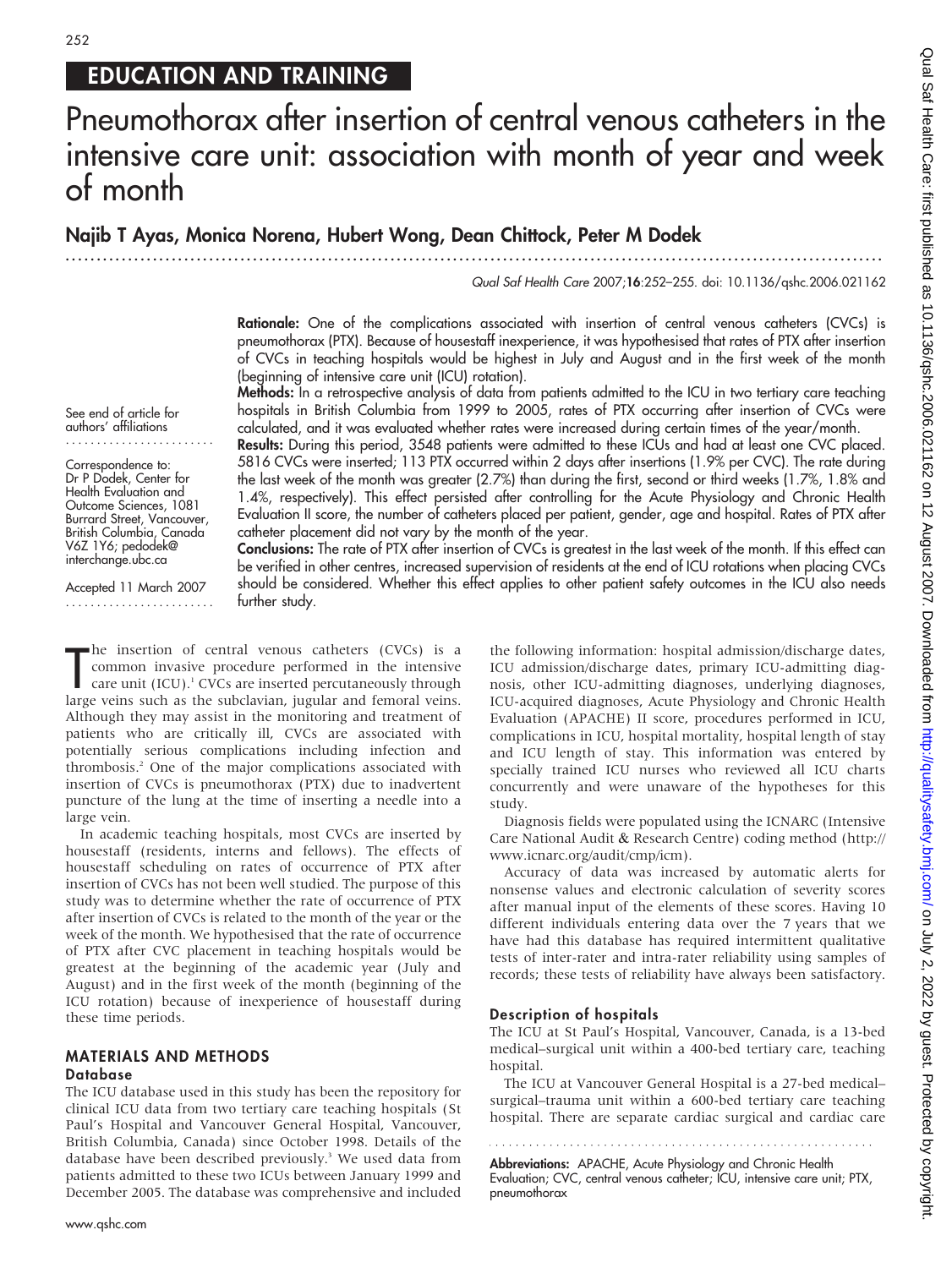| N<br>Mean (SD) age (years)<br>Gender (% male)                                                                                                                                                                                                                                                                                                                                                         | 3548<br>57.3 (17.3)<br>547                                                                                                           |
|-------------------------------------------------------------------------------------------------------------------------------------------------------------------------------------------------------------------------------------------------------------------------------------------------------------------------------------------------------------------------------------------------------|--------------------------------------------------------------------------------------------------------------------------------------|
| Mean (SD) APACHE II score                                                                                                                                                                                                                                                                                                                                                                             | 23(7.0)                                                                                                                              |
| Hospital mortality (%)<br>Top 10 primary ICU admitting diagnoses, n (%)<br>Septic shock<br>Bacterial pneumonia<br>Septicemia<br>Inhalation pneumonitis (gastrointestinal contents)<br>Non-cardiogenic pulmonary oedema (ARDS)<br>Cardiogenic shock<br>Primary brain injury<br>Cardiogenic pulmonary oedema<br>Exacerbation of chronic obstructive airway disease<br>Pneumonia, no organism identified | 427 (12.0)<br>300(8.4)<br>253(7.1)<br>168(4.7)<br>145(4.1)<br>140 (3.9)<br>131(3.7)<br>78 (2.2)<br>75(2.1)<br>61(1.7)<br>1778 (43.2) |
| Source of ICU admission<br>Another ward<br>Another hospital<br>Emergency                                                                                                                                                                                                                                                                                                                              | 2702<br>438<br>405                                                                                                                   |
| Total                                                                                                                                                                                                                                                                                                                                                                                                 | 3545 (3 missing)                                                                                                                     |

units at each of these institutions. These ICUs are staffed by board-certified intensivists who rotate every week.

Procedures are performed predominantly by junior and senior residents rotating on the ICU service. Junior residents are supervised by senior residents. There is no formal period of time in which junior residents are prohibited from performing procedures. Each unit is staffed by at least one ICU fellow and several senior and junior residents. ICU attendings and fellows are present in the ICU and supervise procedures during daylight hours every day of the week. Fellows are often present in the ICU during the early evenings. However, attendings and fellows only rarely stay in the hospital overnight.

Residents usually begin rotations on the first of every month, with durations of service ranging from 1 to 2 months. From 2002 to 2005, 70% of rotations were 1-month rotations, and 78% of residents began their rotations during the first week of each month.

#### Ascertaining the number of CVCs inserted

The database contains information on all invasive procedures performed in the ICU, including insertion of CVCs. The following procedures that were coded in the database were considered CVCs and included in our analyses: internal jugular, subclavian, dialysis catheter insertion, pulmonary arterial catheter, jugular venous bulb catheter, CVC and transvenous pacemakers. When multiple catheters were reportedly inserted into a patient on the same day, they were carefully reviewed to avoid reporting the same CVC twice. Only new insertions (and not rethreading of CVCs) were included.

CVCs placed outside of the ICU (eg, emergency department, surgical suite) were not recorded in the database. The anatomical location (ie, subclavian, jugular and femoral) and date of the CVC insertion were available. For this analysis, we only included CVCs inserted in the subclavian or internal jugular vein as femoral CVC insertions are not associated with PTX.

#### Ascertaining PTX associated with CVC placements

For our analysis, we defined CVC-related PTX as any PTX recorded as an ''ICU-acquired diagnosis'' or as a ''complication''

occurring within 48 h after a CVC was inserted in either the subclavian or the jugular vein.

We excluded patients in whom PTX was a ''primary ICUadmitting'' or ''other ICU-admitting diagnosis'', and who had an ICU-acquired diagnosis of PTX and documentation of a CVC insertion on the day of admission to the ICU. For these patients, it would have been difficult to distinguish a PTX that was part of the admitting problem (and unrelated to a CVC insertion) from a PTX that occurred after insertion of a CVC.

#### Statistical analysis

For each month, the number of CVCs inserted was tabulated. The crude rate of CVC-associated PTX was defined as the number of PTX that occurred after the insertion of CVCs divided by the total number of CVCs inserted that month.

Each month was then divided into 4 weeks—that is, days 1–7 of the month was reported as week 1, days 8–14 as week 2, days 15–21 as week 3 and day 22 until the end of each month as week 4. Numbers of CVCs inserted in the first, second, third and fourth weeks of all months were tabulated, and rates of PTX were calculated for each of these weeks.

For our analysis, it was necessary to identify the date of the CVC responsible for the PTX. Therefore, if a patient had more than one CVC placed, we assumed that the CVC placed closest to the date of the PTX was responsible for the incident.

Logistic generalised estimating equation models (with multiple CVC insertions in a patient treated as a cluster) were used to determine whether month of the year or week of the month was independently associated with the occurrence of a PTX after adjusting for age, gender, APACHE II score and ICU site.

This observational study was approved by the Research Ethics Board of Providence Health Care—there was no requirement for informed written consent.

#### RESULTS

From January 1999 to December 2005, 8077 patients were admitted to these two ICUs. A total of 388 patients were excluded from the analysis; 383 because of missing variables (predominately APACHE score) and 5 because PTX was a primary ICU-admitting or other ICU-admitting diagnosis, and had an ICU-acquired diagnosis of PTX and a CVC insertion on the day of admission. Of the 7689 remaining patients, 3548 patients had at least one CVC placed during their ICU stay and were considered as the study cohort.

Table 1 shows the demographics of the patients included in the study. The mean age of these patients was 57.3 years. A total of 5816 CVCs were placed. These included 2524 internal jugular, 1522 subclavian, 791 dialysis catheters, 593 coded as



Figure 1 Crude rate of pneumothorax (PTX; %) and 95% CI according to the month of the year.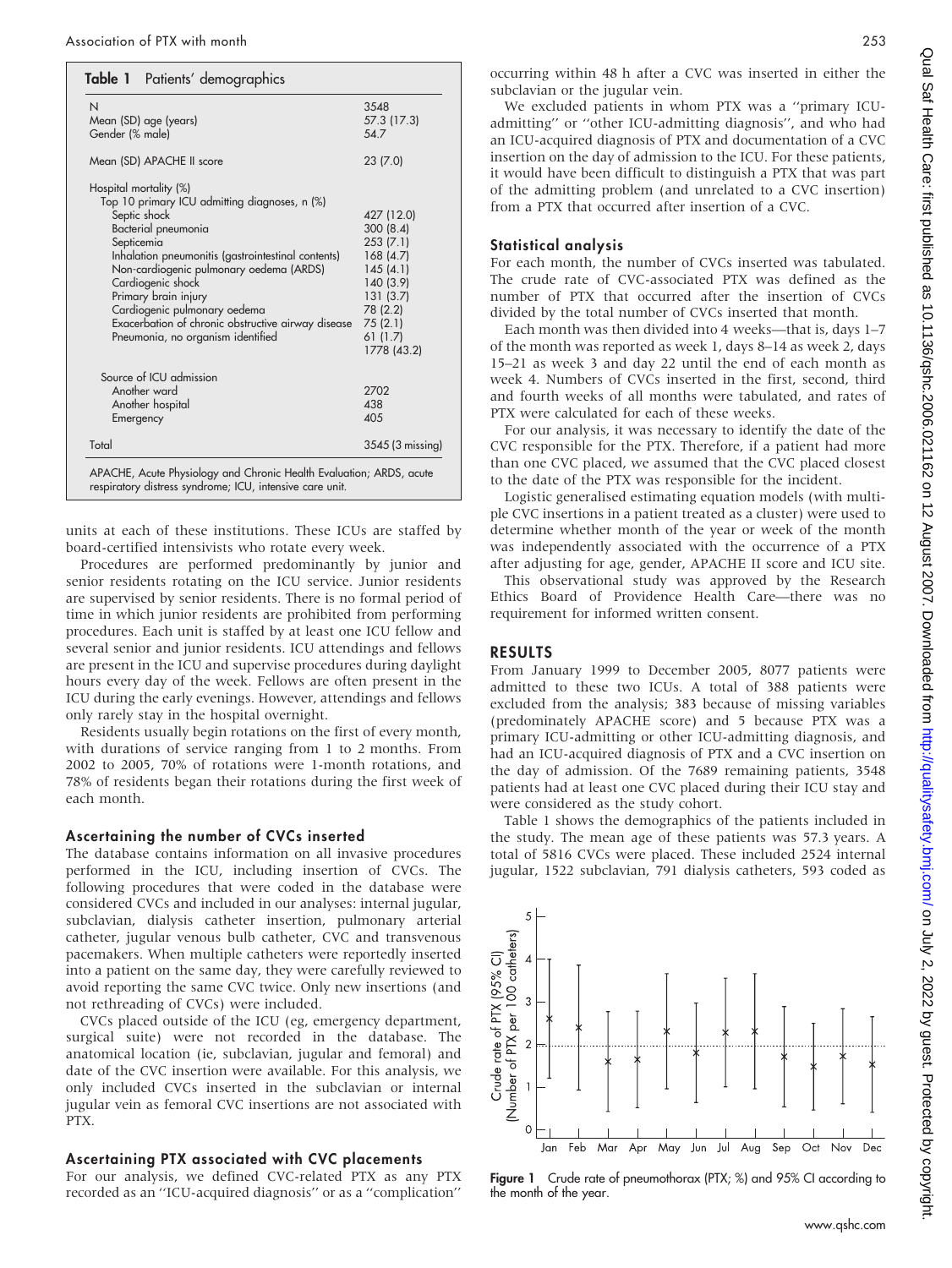

Figure 2 Crude rate of pneumothorax (PTX; %) and 95% CI according to the week of the month.

CVCs, 326 pulmonary arterial catheters and 60 transvenous pacemakers. In all, 113 PTX occurred after these procedures (crude rate  $= 1.9\%$  PTX/CVC placed).

Figure 1 shows the rate of PTX (per CVC) for each month. There was no significant relationship between the rate of PTX and the month of the year. In particular, rates of PTX were not increased at the beginning of the academic year compared with the end of the year. That is, rates in July and August were 2.3% and 2.3%, respectively, compared with 2.3% and 1.8% in May and June (p = 0.77, July and August vs other months,  $\chi^2$  test).

We then carried out a multivariate regression analysis (generalised estimating equations) to assess whether rates in July and August were greater than the rates in the other months after controlling for age, gender, APACHE II score and hospital site. There was still no significant effect of month (OR 1.24, 95% CI 0.79 to 1.97,  $p = 0.35$ ).

However, the rate of PTX varied by the week of the month (fig 2). Specifically, during the last week of the month, the rate was greater (2.7%) than that during the first, second or third weeks (1.7%, 1.8% and 1.4%, respectively). This effect persisted after controlling for APACHE II score, gender, age and hospital site (OR 1.6 and 95% CI 1.1 to 2.4 for the fourth week compared with the other three weeks).

A total of 2246 patients had only one CVC placed. The rate of PTX was 1.7% for those who had only a jugular catheter and 1.5% for those who had only a subclavian catheter.

#### **DISCUSSION**

In our study, rates of PTX after insertion of CVCs did not vary by the month of the year, but did vary by the week of the month. Specifically, PTX after CVC insertion was more common in the last week of the month than in the first week of the month. This effect persisted after controlling for a variety of potential confounders.

These findings were surprising. We hypothesised that rates of PTX would be greatest at the beginning of the month (ie, start of the ICU rotation for most housestaff), and believed that rates would decrease as the rotation progressed, as housestaff would presumably became more comfortable and competent at performing procedures.

The explanation for the increased rate of PTX at the end of the rotation is open to speculation. One possibility is that there may be greater supervision of housestaff at the beginning of the rotation by fellows and staff than at the end of the rotation. Also, residents may become more aggressive or overconfident in the insertion of CVCs as they gain general experience, leading to multiple passes with the needle and a consequently greater

rate of PTX. Third, ICU rotations tend to have frequent overnight shifts, leading to chronic sleep deprivation.<sup>45</sup> Given that fatigue adversely affects motor coordination,<sup>6</sup> increased fatigue by the end of the rotation may be associated with increased rates of procedural complications. Fourth, it is possible that senior residents may have performed more procedures at the beginning of the month, rather than at the end of the month, whereas the opposite was true for junior residents.

Because we did not collect information regarding these variables (eg, subjective or objective measures of fatigue, number of CVCs placed by each resident, extent of supervision during the procedure, level of experience of operator/supervisor), we do not know which (if any) of these might account for our findings. Future prospective studies that collect this information may provide us with greater insight into how to reduce these complications in the future.

A recent comprehensive study of serious medical errors in the ICU has shown that 75% of incidents occur during treatments or procedures.7 Our findings suggest that resident scheduling affects rates of these complications. Although we have potentially demonstrated this for only one safety outcome, rates of other procedure-related complications may be similarly affected. If this is the case, interventions designed to provide closer supervision of residents at the end of their rotation may substantially improve patient safety.

The lack of a relationship between the month of the year and rates of PTX was also surprising. One potential possibility for the lack of relationship may be increased supervision of residents by staff and fellows at the beginning of the academic year, thus counterbalancing the inexperience of residents at this time. This would be consistent with other studies that have demonstrated no reduction in the quality of care in patients admitted to teaching hospitals in July, $^8$  and no increase in mortality in patients admitted to the ICU in July.<sup>9</sup>

Our study has several strengths. First, it was based on  $>3500$ patients admitted to mixed medical–surgical ICUs in two hospitals over 7 years. The lack of selection bias and the similarity of our patient population to that of other ICUs probably improves the generalisability of our findings to other similar ICUs. Second, we used multivariate analyses to determine the independent effects of the month of the year, and the week of the month. Specifically, we adjusted for potential confounders, including age, gender, severity of illness, hospital site and numbers of CVCs placed.

We acknowledge that there are a number of limitations to our study. First, it is a study based on only two tertiary ICUs in a single geographical area; these findings may not apply to nontertiary care ICUs or to specialty ICUs that cater to a specific group of patients. Second, approximately 20% of residents did not start their ICU rotations during the first week of the month. As such, the effect we observed may be an underestimate of the true effect of the week of rotation. Also, data regarding duration and start date were based on data from 2002 to 2005, rather than from 1999 to 2005. However, there have been no substantial changes in these logistics for many years, and we are thus confident that these descriptors are accurate for the period of this study as well. Third, we may not have captured all PTX. We doubt that this would be the case as our rate of PTX was slightly greater than that reported by others.<sup>10</sup> In addition, even if some PTX were missed, it is unlikely that the probability that a PTX was missed would vary by the month or by the week of the month. Fourth, ultrasound guidance was not used consistently in our ICUs for insertion of catheters during this time period. This technology reduces the risk of PTX,<sup>11</sup> and regular use of this technology might have modified our results. In these two ICUs, ultrasound was used more often during the last few years of the study, and was not used consistently